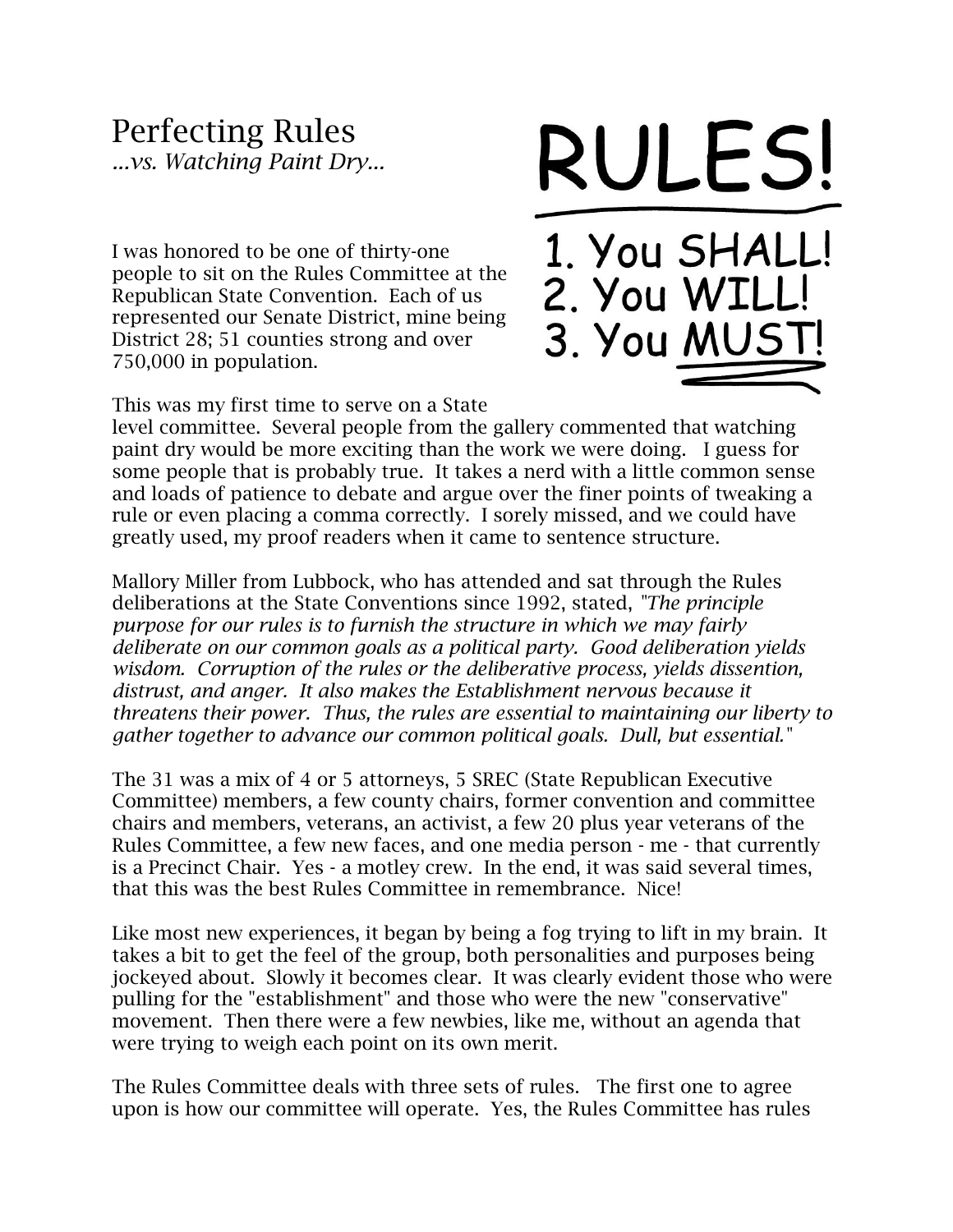too. It outlines how new rules or amendments will be presented, how long a delegate can present or comment on the rules we are discussing, and what guideline we will use to operate. Thank the good Lord for Roberts Rules!

While we had a chair to oversee our work, we also had a parliamentarian to make sure we adhered to Roberts Rules correctly. At times we even had the Texas Republican Party's assistant council or general council in attendance to interject what is legal or not.

The second set of rules has to do with how the Texas Republican Convention operates. Everything has rules. Most of us never give a thought to why/how something operates or happens the way it does. It's rules!

The majority of our time was focused on how the Texas Republican Party operates. This is everything from Precinct chairs to delegates for the National convention and everything else Republican in our state. While most of this would probably be extremely boring at best, it's the stories from around the state and the problems that are happening that breathes LIFE into the importance of what we were doing.

[From 8am until 10](x-apple-data-detectors://embedded-result/2939) or [11pm](x-apple-data-detectors://embedded-result/2960) daily for three days, the temporary rules committee worked preparing the rules to be reported on to our Senate Districts before the permanent rules committee was voted into place. I was elated to be voted onto the permanent rules committee by my Senate District to serve to complete the rules to be presented to the full convention.

Issues that became evident that have happened and needed solutions to resolve were varied. Some counties had issues with their County Chair never calling an executive meeting for the party. The precinct chairs needed to be empowered to take action and move forward to conduct business. They also needed a means to potentially remove the County Chair if needed.

Another issue at the precinct level was the lack of people who could be delegates. In some of the larger cities, they have nominated non-precinct residents to fill delegate slates. This was discussed, but action allowing such action failed in the proposed rules. I'm sure this will be revisited in the next session.

In some of the larger cities, they are sharing facilities for multi-district conventions. This is another area that will probably be explored a bit more in coming sessions. It's hard for most of us to understand the issues faced by districts that share counties with other districts. Out west, it takes multiple counties to make a district - not multiple districts to fill a county. Crazy!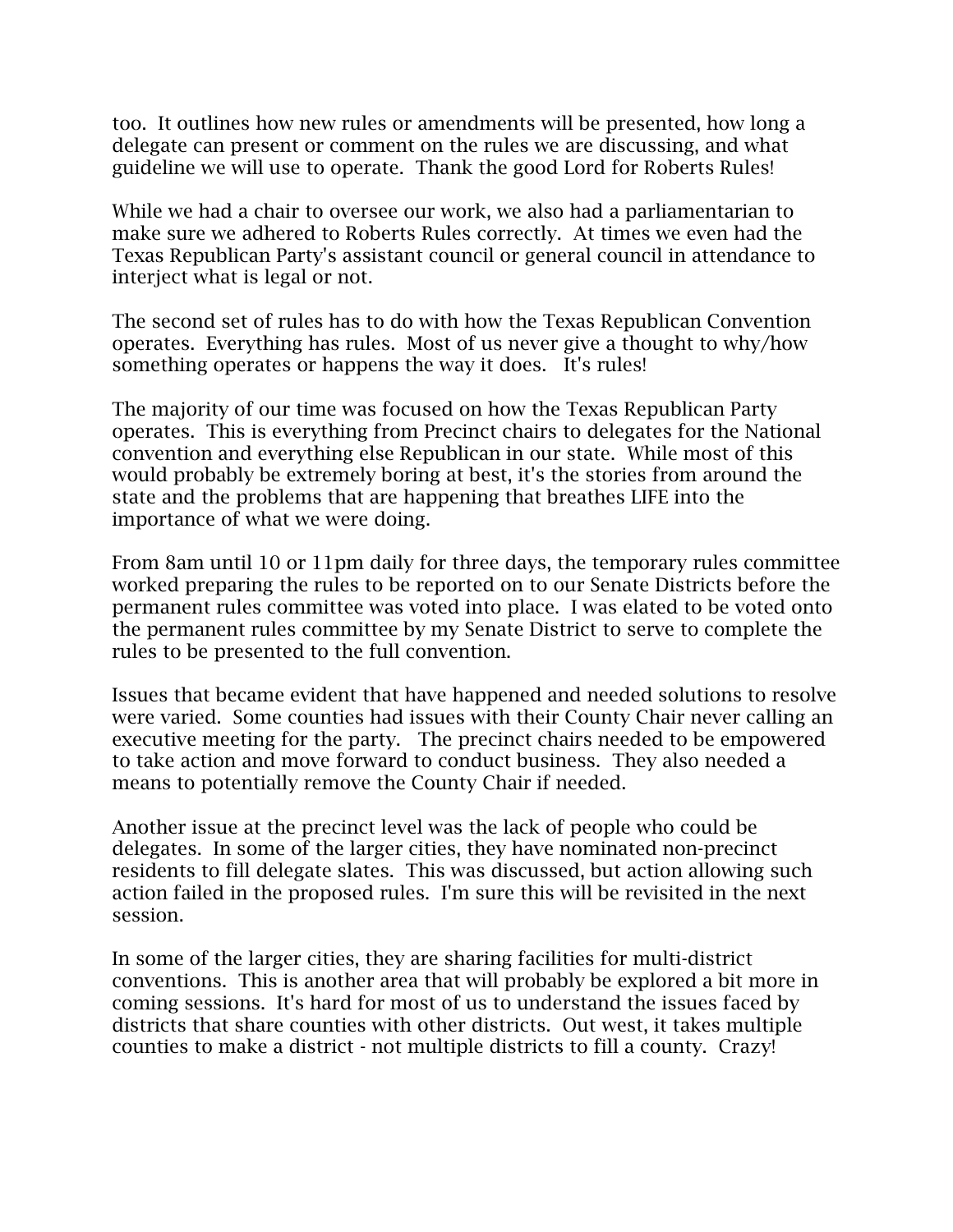The grand finale was a new rule. While the new heading for the proposed rule was "Censure Process & Penalties" and included a means to prevent some candidates from being on the Republican ballot, it at least began a movement to take more control of who can represent our party.

This was the big daddy of debate for us, requiring even the general counsel to sit in on our meeting in fear we were venturing into an area of breaking the law. Who would imagine the day had come that even a party could no longer outline and define who they are and what they stand for by who they allow to put an (R) by their name. It's a known reality. Democrats have run on Republican tickets in order to be elected. Hence the term RINO was born.

RINO stands for Republican in Name Only. Unfortunately, the Republican Party has RINOS amidst our Elephants. Because of this, our party lines, our core principles and values have been adulterated. When our State House has 99 Republicans to 51 Democrats, you'd think our agenda items would sail right through, but they don't. Reason: RINOS.

This can and does happen even on the local level. This past primary we had a Democrat change and run on the Republican ticket in hopes of holding onto his office here in Tom Green County. He lost. He's not the first to do this and probably won't be the last either.

In the end, after hours and hours of debate on this subject, we made our first step in protecting our brand. Our new rule will allow us to withhold our support of a candidate who does not adhere to our Party's principles as outlined in our Preamble by 3 or more actions during the current biennium. This action requires a 2/3's vote on the local level and may be expounded at the state level.

While the hours and work were grueling, it was a tremendous honor to serve in this capacity. I look forward to serving again, especially since the fog of the unknown has lifted. I have a new found respect for rules.

Until next time....

*Kat Rowoldt* Christian Reporter News www.ChristianReporterNews.com

**If you enjoyed, please forward to a friend and share!**